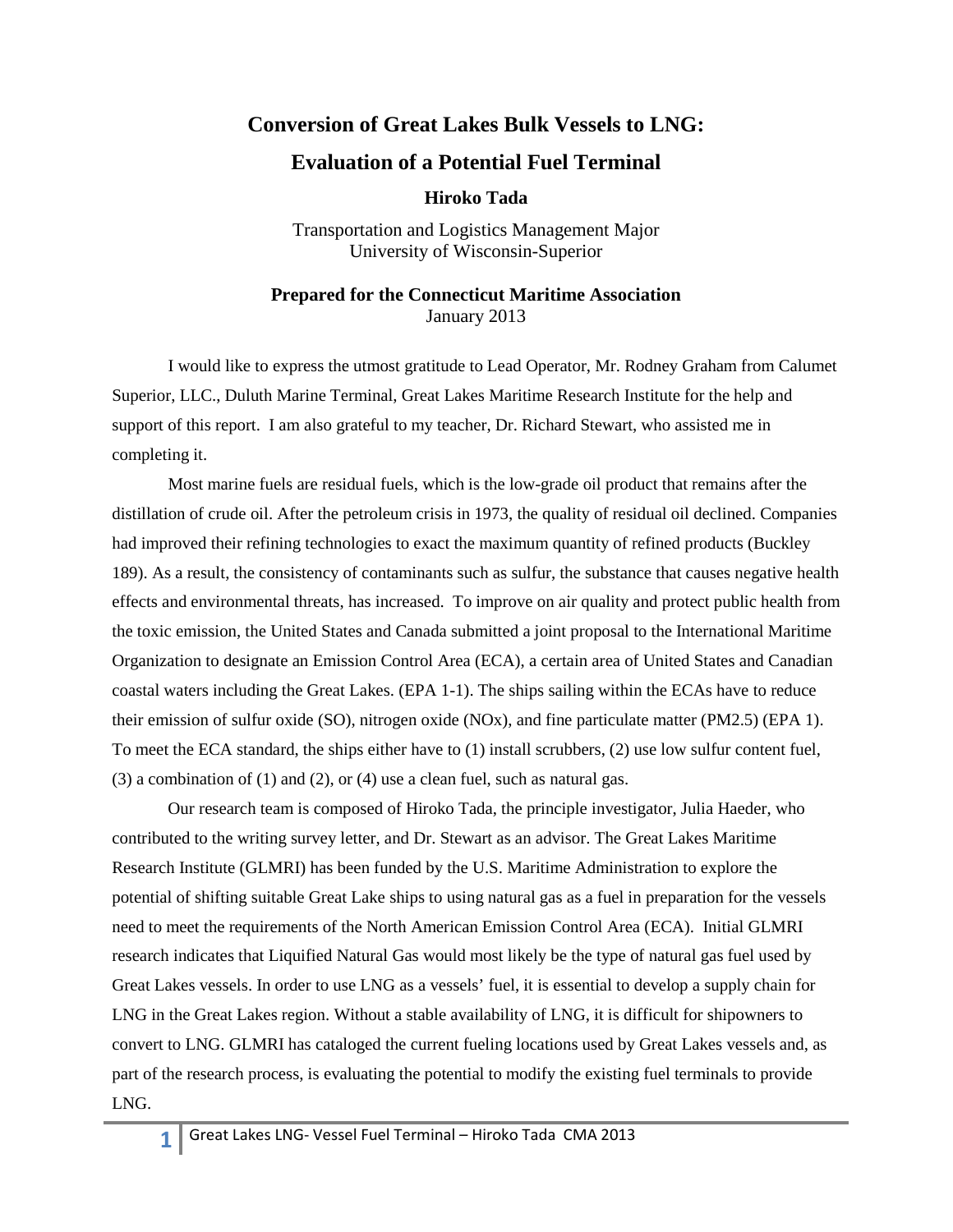Duluth, Minnesota and Superior, Wisconsin (the Twin Ports) is the largest port on the Great Lakes and in the top twenty of the United States. Over 1,200 vessels a year call at the port, and it has been a fuel stop for over one hundred years. Initial GLMRI research has indicated that there are sufficient natural gas supply lines coming to the region to supply a gas liquefaction plant. Within 250 miles of the port there are multiple markets for LNG including trucking, rail, mining, transit, and agriculture as well as shipping. It is important for suppliers know there is enough demand to justify building a natural gas liquefaction plant.

Our research team was tasked with identifying the current fuel consumption for ships fueling in the Twin Ports and to examine the existing fueling terminal. The data gathered will assist in determining fueling options and what size liquefaction plants would be appropriate for this region. This paper is the report on the research conducted to determine marine fuel consumption and the potential to use the current terminal for LNG.

#### **Survey Methodology**

Research from *Greenwood's Guide to Great Lakes Shipping 2009* and Duluth Seaway Port Authority: Ms. Adele Yorde indicated that the two companies, Liquid Transport Inc. and Calumet Superior, LLC., Duluth Marine Terminal (Calumet), are the major fuel suppliers in the Duluth / Superior area, (Greenwood's. 19.5). To obtain fuel consumption data, a survey was sent to each company.

In order to send a survey form and letter, we investigated quantitative research methodology to learn how to compose a concise survey form. It is critical to prepare detailed questions in order to gain information without confusion from respondents. Our survey draft was reviewed by Dr. Stewart. After discussion with him, and research into the types of fuel used by ship, it was revised to be more precise.

At first we decided to send the surveys by email. As our survey form was made using Excel, we thought it was not convenient for respondents to fill out a survey form by hand. However, Dr. Stewart gave us advice that sending our letters by snail mail will catch the respondent's attention better than email. We installed our Excel survey form (see Appendix I Survey Instrument) into a Great Lake Maritime Research Institute flash drive and sent it with a cover letter by snail mail. On December 5, 2012, we sent survey letters (See Appendix I) to Liquid Transport, Inc., 101 Hwy. 61E. Esko, MN 55377, and Calumet, 1400 Port Terminal Dr. P.O. Box 16171, Duluth, MN.

We received responses from Calumet, but did not receive any reply from Liquid Transport, Inc. On December 7, 2012, I received a phone call from from Calumet, saying that they were willing to give us a facility tour. I scheduled the facility tour for the research team and Dr. Stewart on December 18, 2012 at approximately at 13:30 at Calumet Superior, LLC., Duluth Marine Terminal.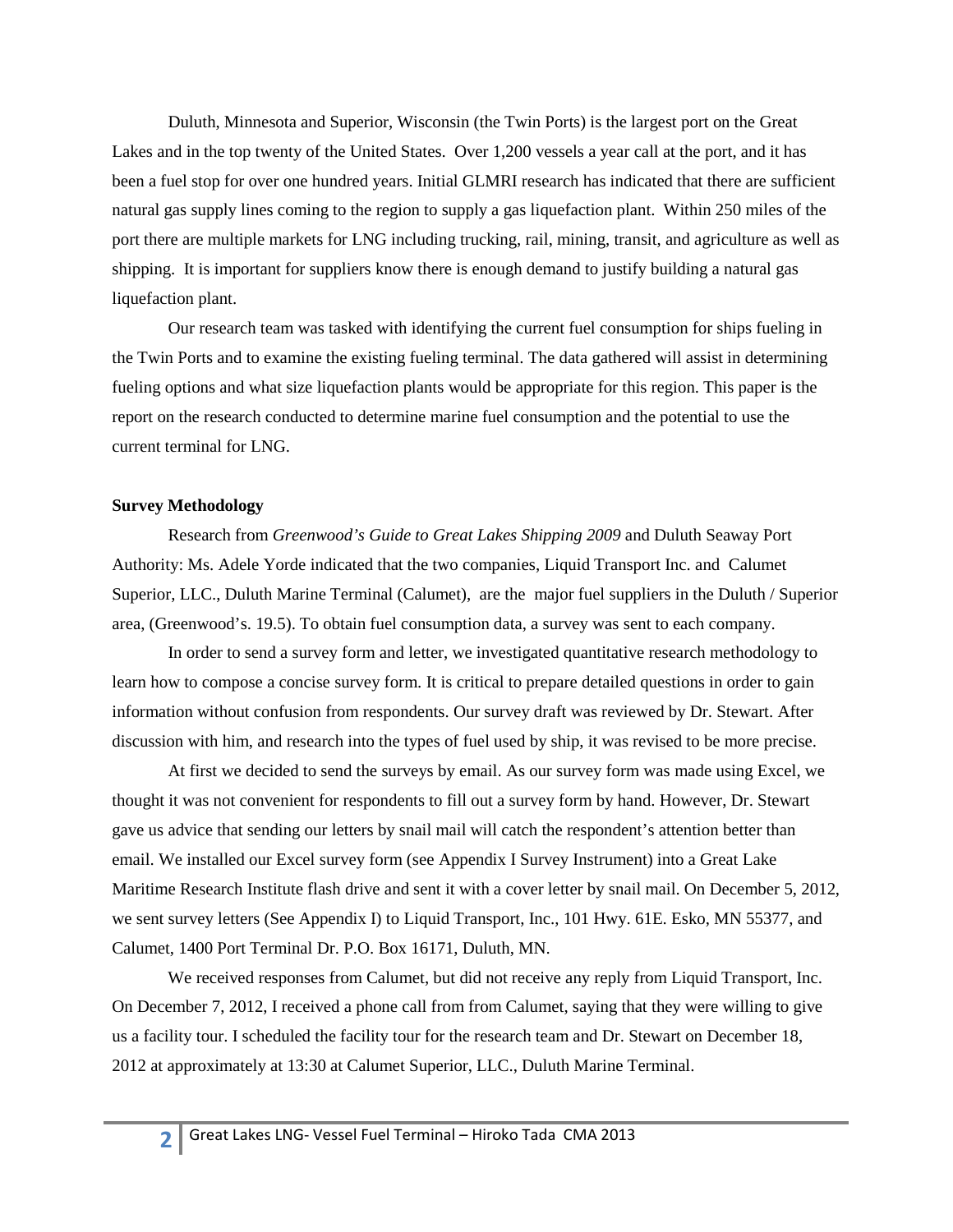With the advice of Dr. Stewart, I prepared beforehand a list of questions to ask at the tour. Dr. Stewart also gave me advice to compose questions. (See Appendix II). Calumet did not fill out the survey form which was sent with the letter, but in return was willing to give us a facility tour, along with a discussion.

#### *M/V Paul R. Tregurtha*

While on the tour the research team had an opportunity to observe the bunkering operation for *M/V Paul R. Tregurtha* at the Calumet facility tour. The following is a description of a Great Lakes bulk carrier.

*M/V Paul R. Tregurtha* is a Great Lakes-based bulk carrier and the largest vessel on the Great Lakes. She is 1,013 feet (309m) lengthwise with a beam of 105 feet (32m); her carrying capacity of Taconite pellets is up to 68,000 gross tons. She was built in 1981 by American Ships Building Company yard in Lorain, Ohio, first named *M/V William J. Delancey*. In 1990, her name was changed to *M/V Paul R. Tregurtha* in honor of Interlake Steam Company's Vice Chairman of the Board (The Interlake Steam Company).

*M/V Paul R. Tregurtha* is equipped with main engines made by a German company, Maschinenbau Kiel GmbH (Mak). According to the Interlake Steam Company, the engine horsepower is 17,120 bhp. This is the third season that the ship has operated with the MaK engines. The vessel was repowered in the winter of 2009 to 2010 during winter lay-up. In a conversation with the research team, the vessel's Chief Engineer, Mr. Rick Laksonen, said that the ship burns 9,700 U.S. gallons (36,718.49 liters) of IFO a day on average when they are underway. He also mentioned that in the winter the ship loads fuel in Duluth every trip in case the vessel would not be able to stop at a fueling dock because of ice. In the summer they load fuel less frequently.

Due to its length and beam, *the M/V Paul R. Tregurtha* cannot sail into Lake Ontario. According to the St. Lawrence Seaway Management Corporation "The Welland Canal Section of the St. Lawrence Seaway", vessels more than 225.5m (740 feet) long, or 23.8m (78feet) wide cannot travel through the Seaway locks (11). The St. Lawrence Seaway Management Corporation mentions in their "The Welland Canal Section of the St. Lawrence Seaway", that there are eight locks between Lake Erie and Lake Ontario (See Figure 1). This means that the *M/V Paul R. Tregurtha* cannot leave the Great Lakes.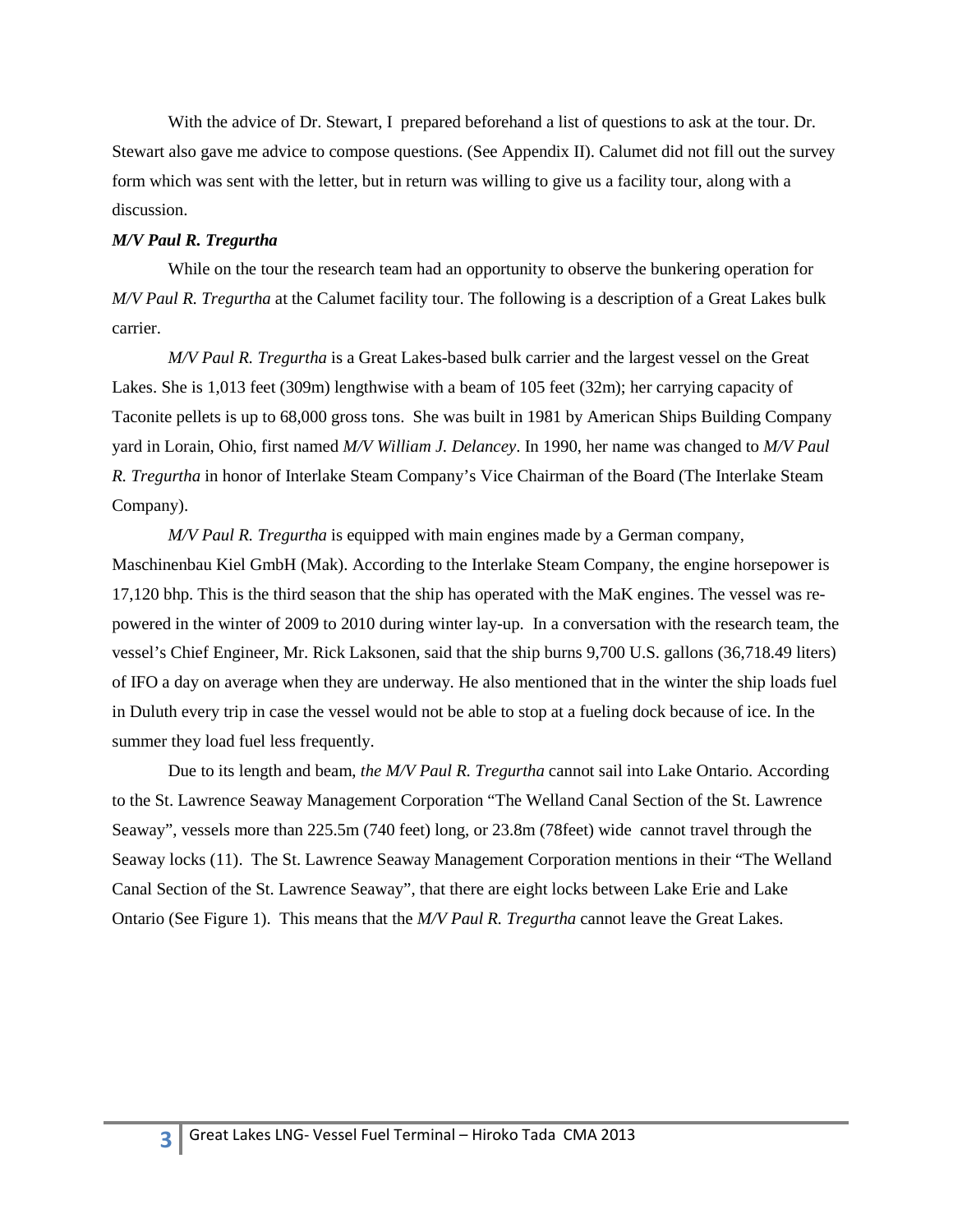



Source: The St. Lawrence Seaway Management Corporation, Corporation "The Welland Canal Section of the St. Lawrence Seaway" (2003 7)

# **Observing Bunkering Operations at Calumet Fuel Terminal Duluth, MN**

The detailed facility schedule on December 18, 2012 :

- 13:00 Left University of Wisconsin-Superior.
- 13:20 Arrived at the Calumet Superior, LLC., Duluth Marine Terminal
	- Observe arrival docking of the vessel: *M/V Paul R. Tregurtha*
	- $\triangleright$  Pass security and sign in
	- $\triangleright$  The research team was given a safety briefing and put on safety equipment

Observed the following:

 $\triangleright$  Red Bravo flag (B-flag) was up.

B-flag is a red colored flag from one of the International Marine Signal Flags, and it means a ship is engaged in loading or discharging hazardous material.



The B-flag image from International Code of Signals

- $\triangleright$  The ship and the shore communication were established
- $\triangleright$  The hoses were connected to the ship's manifold. Two hoses were hoisted using a shore crane with saddles to support the hoses and prevent them from twisting or kinking. The hoses went from the terminal's piping system to the ship's fuel manifold. A six inch diameter hose was used for diesel fuel and an eight inch hose for Intermediate Fuel Oil (IFO).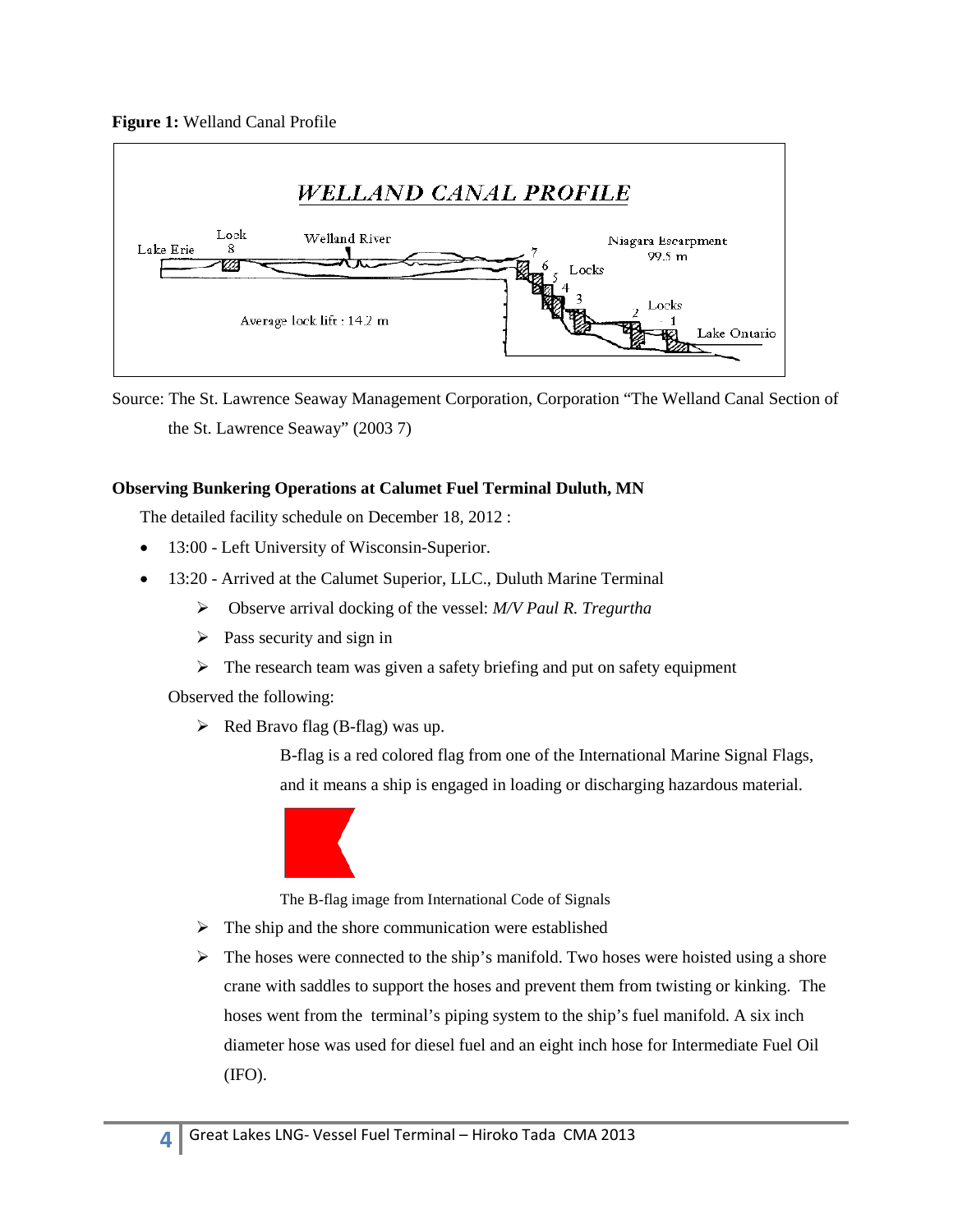- 13:30 Bunkering started
	- $\triangleright$  When the bunkering started we had to move to the general area for safety issues.
	- $\triangleright$  Mr. Graham ensured all valves were correct, and after approval from the vessel, he then started supplying diesel oil slowly. When he made certain that all was in good order with the diesel he then set up and started providing IFO-280 (#6 oil).
	- $\triangleright$  During the bunkering operation, Mr. Graham was constantly checking for any leak, and that proper back pressure was maintained.
	- $\triangleright$  Calumet supplied blended diesel fuel, Number 2 Diesel Oil (#2 oil) for 6,000 U.S. gallons (22,712.47 liters) and 55,000 U.S. gallons (20,8197.65 liters) #6 oil to *M/V Paul R. Tregurtha*.
	- $\triangleright$  During the operation, Mr. Graham took the samples of diesel oil and #6 oil. Sampling is conducted to confirm the fuel specifications are correct for the vessel. If the fuel is the wrong kind, it might cause problems such as fire while the sailing due to overheating the engine. Excessive expansion due to heating might also cause spillage. The sample container "sealed carefully labeled with the name of the ship, the name of the supplier, date of delivery, exact time of day, and the number of the container's seal" (Buckeley 190). Mr. Graham took #6 oil samples for the ship and for Calumet, and one #2 oil sample for the ship. He mentioned that Calumet would not keep a #2 fuel sample, because they only have one #2 tank at their facility.
	- U. S. Coast Guard (USCG) arrived for an inspection of the fueling operations. The USCG talked both ship's chief engineer, Mr. Rick Laksonen and Calumet manager, Mr. Graham, then went on the ship for an inspection.

There were two people from the ship monitoring the fuel transfer operation; one ship crew member staying by the manifold, and the other ship crew member, which was the chief engineer, on the dock.

- $14:00$  Finished bunkering #2 oil to the ship
	- $\triangleright$  The #2 Diesel oil valve was shut down, then air was blown into the hoses to force the remaining diesel in the hose into the ship's tank.
	- It took approximately 30 minutes to load 6,000 U.S. gallons (22712.47 liters) of #2 oil to the ship, which is 200 U.S. gallons (757.08 liters) per minute  $(6,000 \text{ gallons}/30 \text{ minutes} =$ 200 gallons/minute).
- $14:25$  Finished bunkering #6 oil to the ship
	- $\triangleright$  The #6 was loaded at a 157 Fahrenheit (72 Centigrade) because of the #6 oil's high viscosity so it has to be heated in order to flow through the hose. The outside temperature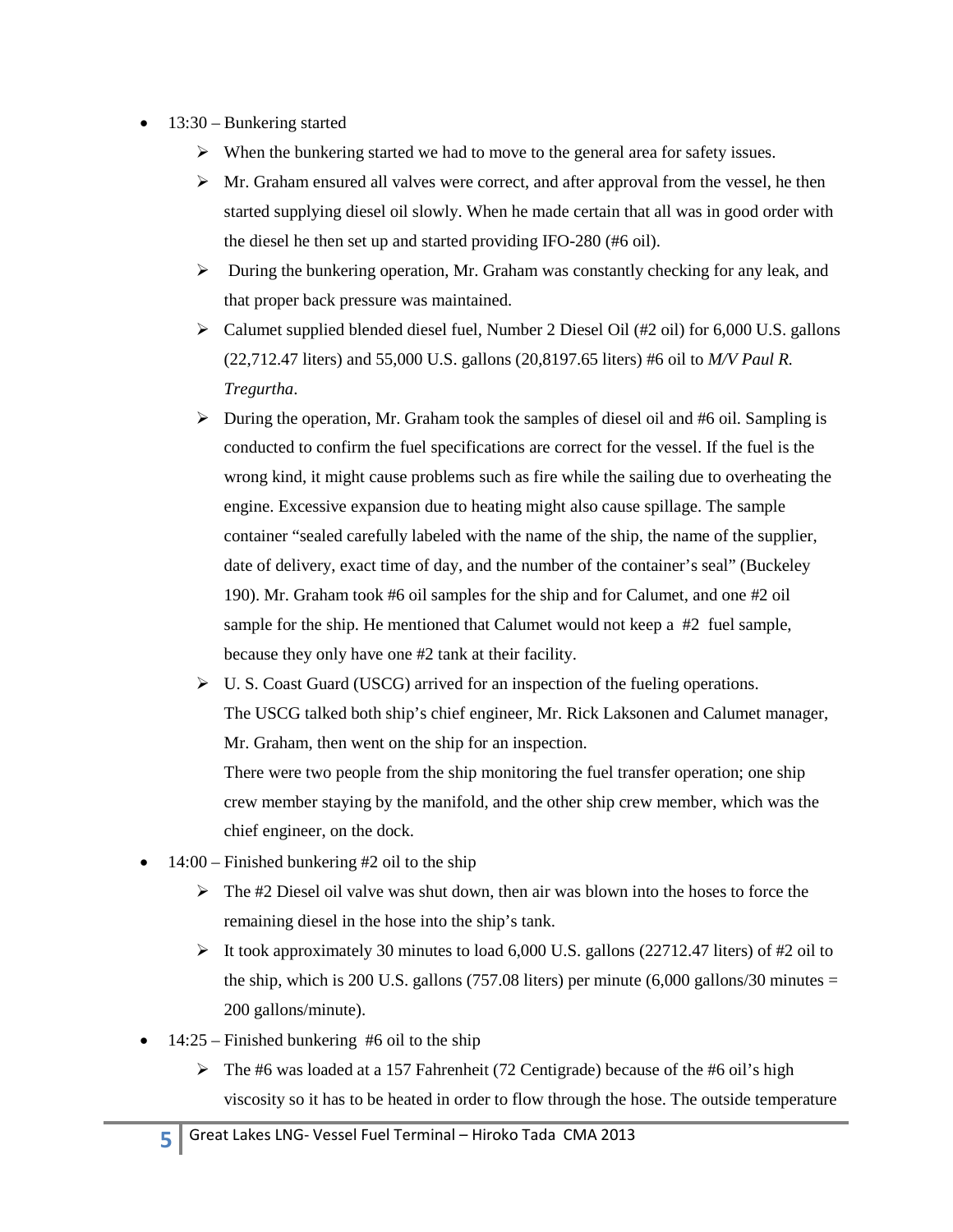was about 23.9 F˚. Calumet supplied 55,000 U.S. gallons (20,8197.65 liters) of the #6 oil to the ship, and Mr. Graham mentioned that the loading rate was 1,200 U.S. gallons (4,542.49 liters) per minute.

- $\triangleright$  Shut down the #6 fuel. The remaining #6 oil in the pipeline was reversed to the Calumet tank. The pipe has a breathing valve in order to bring air into the pipes to avoid collapse.
- $\triangleright$  Mr. Graham gave the #6 fuel sample with ship paper work and pumping ticket which issued from pumping metering station to the ship's chief engineer.
- Disconnected hoses from ships
	- $\triangleright$  Shut down every system in the facility and check for leaks.
- Authorized the ship to leave
- 15:00 Facility tour and discussion
- Sulfur Testing
- 15:27 Returned to UWS

#### *M/V Paul R. Tregurtha* **Chief Engineer: Mr. Rick Laksonen**

Mr. Laksonen said they used to go to the fuel terminal that had the lowest fuel price before the ECA. However, since ECA was activated on August 1, 2012, the ship's main concern has shifted to sulfur content. Their biggest concern now is who has the lowest sulfur content fuel. To meet the ECA, Mr. Laksonen said he thought that the ship may use natural gas instead of installing scrubbers. If the ship stayed with IFO and installed scrubbers it will take long time to pay back on the scrubbers. Also, using the scrubbers brings up the issue of disposal of hazardous waste material. The scrubber is an exhaust gas purification system (Blikom 100). The advantage of installing scrubbers is that the initial capital costs are less than changing ship's engines' to LNG and installing LNG tanks. Also, with scrubbers, ships are able to use Heavy Fuel Oil (HFO) in the future ( Bilkom 59). Mr. Laksonen pointed out the disadvantage of scrubber technology: the waste material generated from the scrubbers is an environmental threat. Moreover, the TEN-T report, "North European LNG Infrastructure Project" mentions that the capital investments in the scrubber and infrastructure for scrubber waste disposing in ports are also disadvantages of implementing the scrubber technology (Bilkom 59).

## **Tour of Calumet Fuel Terminal**

## **Calumet Bunkering Hoses**

Calumet has three different dimensions of hoses; six inches, four inches, and three inches. They used two different dimension hoses for the *M/V Paul R. Tregurtha* bunkering operation. One is the six inch hose for Number 6 Oil (#6), also called the Intermediate Fuel Oil (IFO 280), and the other one is for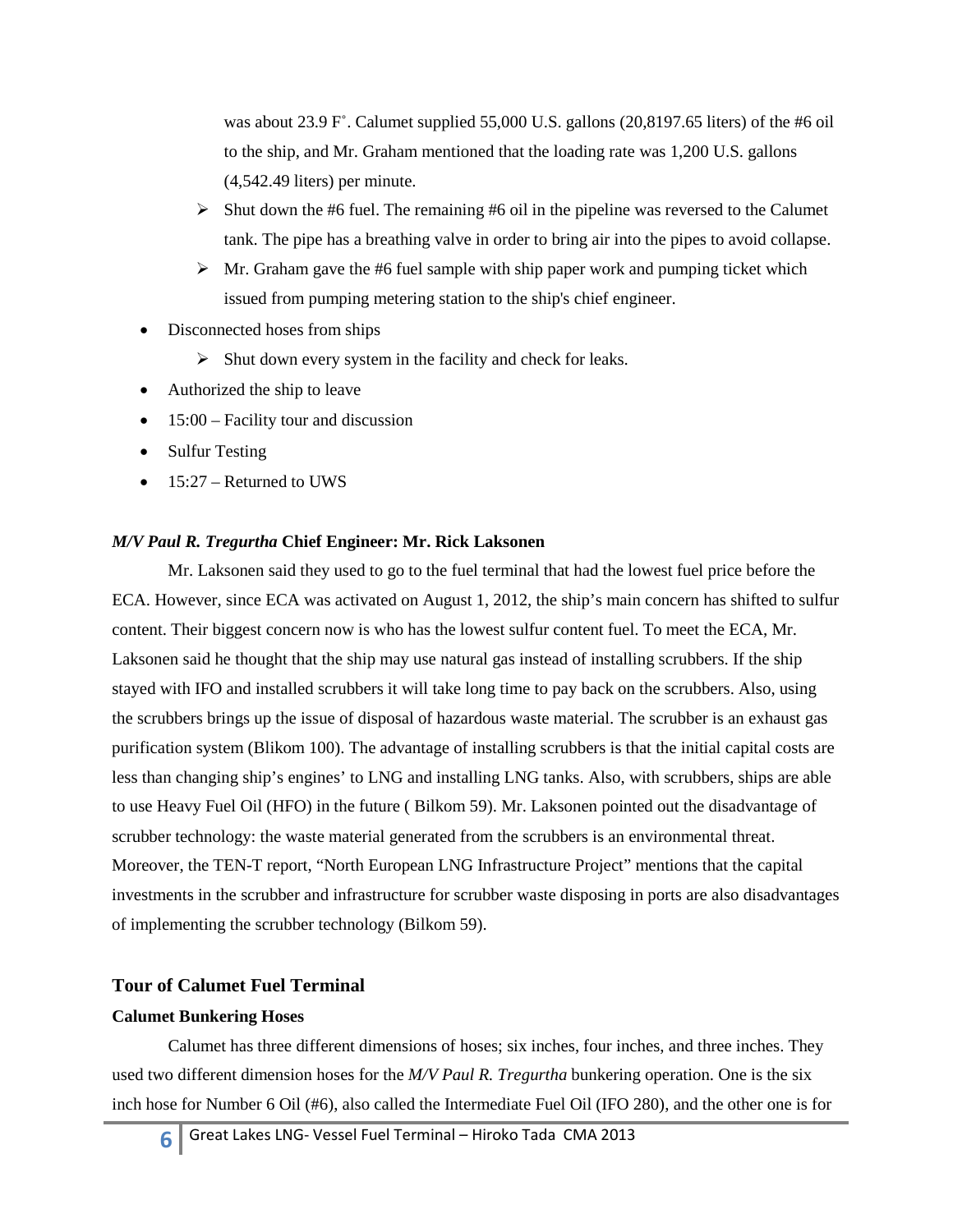diesel hose. Each hose has a bonding cable inside of them, which prevent sparks caused by static electricity. The bonding cable equalizes the electric charges before they develop sufficient amount of electric charge to produce static sparks (*Aviation Fuel Handling Handbook* 16). It is very important to control electrostatic charges in order to reduce the risk of fire or explosion caused by the sparks.

# **The Pumps**

Calumet has four different pumps. Three of them are located inside their facility: the pumps for pumping the heavy fuel, diesel fuel, and pumps for blending the diesel fuel into heavy fuel. The fourth pump is for pumping fuel for the ships' bow thruster. This pump is located at the far end of the facility. Photo 1 shows the building of the fourth pump. The bow thruster is a device which is built into the bow of a ship to assist in maneuvering when docking or turning in a small harbor (Alderton 29). The purpose of the bow thruster is to provide lateral movement of the ship which is difficult and/or cannot be achieved only by turning the ships' screw and helm. Vessels that do not have a bow thruster require tugboat assistance when they dock or when turning. Using a tugboat is costly and requires time to arrange. Having a bow thruster reduces these times and costs. (Need citation). Depending on the bow thruster, they require diesel or electricity for their engine. The fourth pump at Calumet is used to pump the fuel to the bow thruster engine without the need to shift the ship.

#### **Photo 1**: Building for the Bow Thruster Pump



Source: Dr. Stewart, Richard. "P1210077". 2012. JPEG image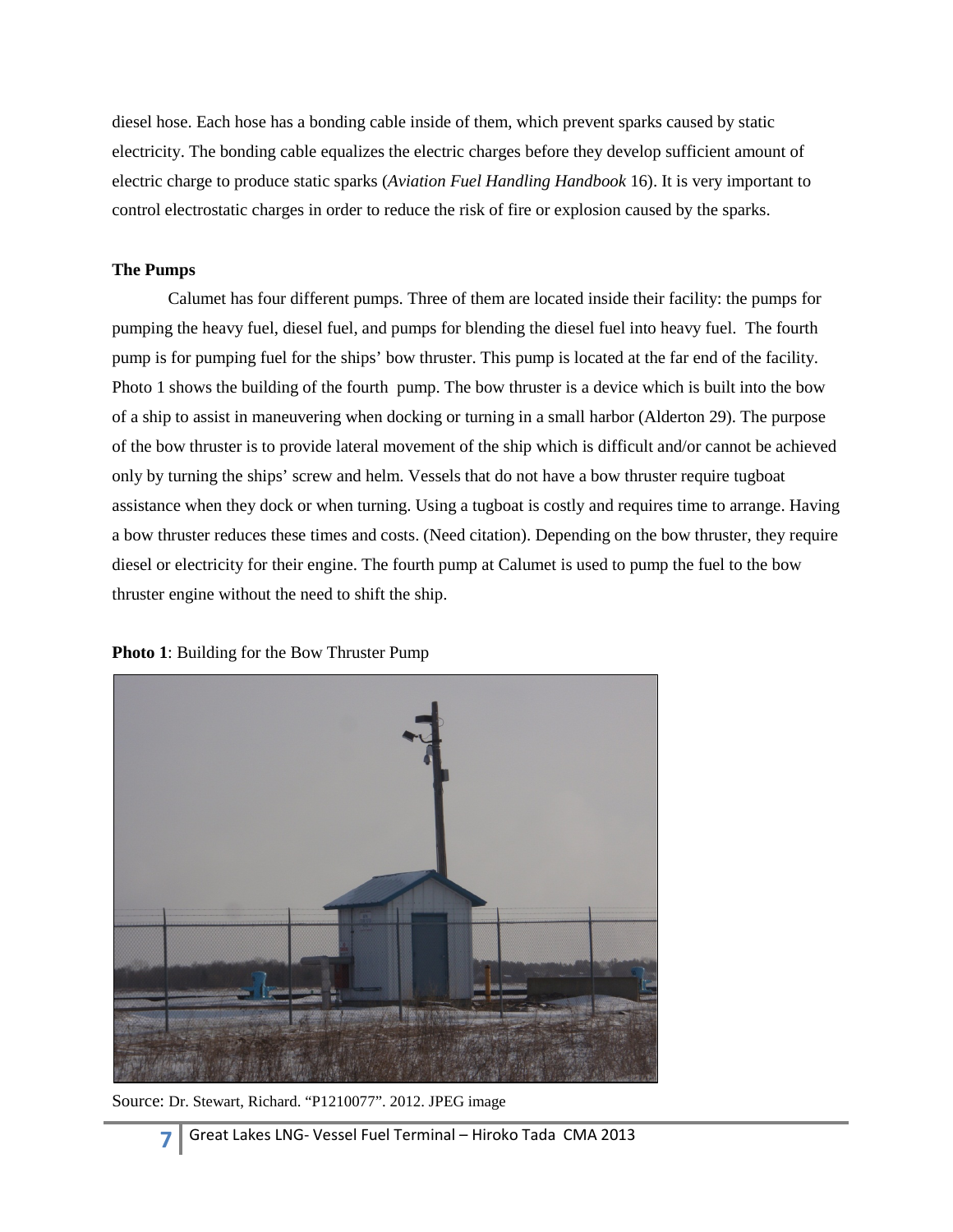#### **Calumet's Current Fuel Supply**

Calumet obtains its fuel from the Calumet Refinery located in Superior, Wisconsin. The refinery obtains its crude oil from Canadian wells that arrives at the refinery by pipelines. Calumet terminal does not have a pipeline to transport their fuel at their terminal. The refined products are shipped to the Calumet fuel terminal by truck. The Jeff Foster trucking company delivers most of the fuel to the fueling terminal from the refinery. A diesel delivery truck and a heavy fuel delivery truck can unload their fuel at the same time since Calumet expanded their truck terminal two years ago.

One of the advantages to Calumet is having a refinery closer to fueling terminal. Calumet refinery is located in Superior, 2407 Stinson Avenue. According to the Google Map, the approximate distance from the Calumet fueling terminal to the Superior refinery is 7.9 miles (See Map 1). One of the more expensive transportation modes is motor carrier. Having a refinery close to the fueling terminal enables Calumet to keep transportation cost low.



#### **Map 1**: Refinery location to fuel terminal

Source: Google Map

#### **Low Sulfur Content Fuel**

Sulfur dioxide  $(SO_2)$  is a toxic gas, a member of sulfur oxide  $(SO)$ , and is produced from burning fuels containing sulfur, such as coal or oil (EPA 3-3). Also, when the fuel burns at a high temperature, it generates nitrogen dioxide (NO<sub>x</sub>). These  $SO_2$  and NO<sub>x</sub> are the major precursors of acid rain (EPA 3-3). Sulfur dioxide is also a major substance of fine particulate soot and causes negative health effects.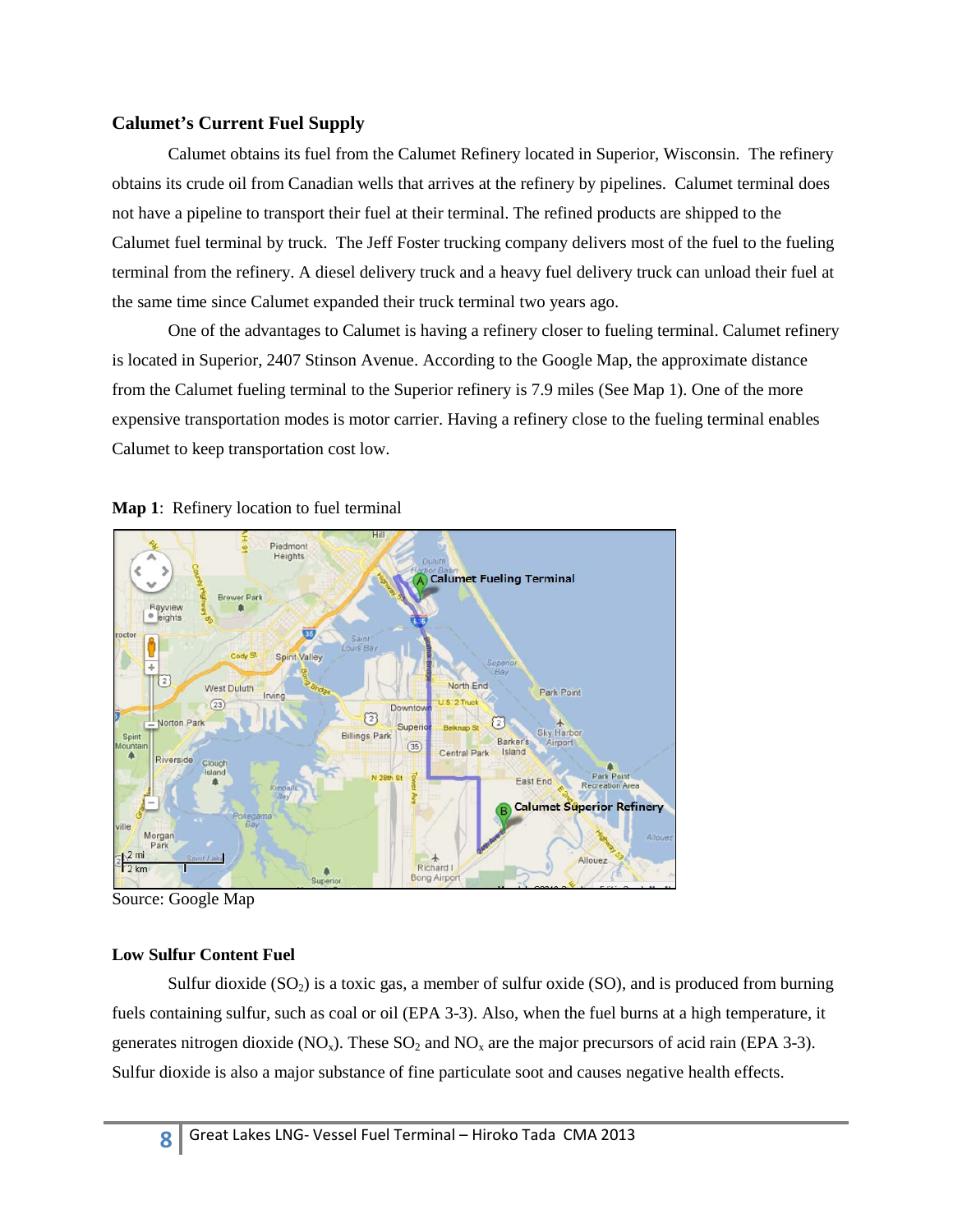The sulfur content of fuel differs by the crude oil and the refining process. Calumet tests for viscosity, gravity, and sulfur contamination at the terminal. Calumet terminal is not responsible for refining the lower sulfur content fuel, but the refinery has to meet the requirements. The refinery certifies the fuel before leaves the plant.

#### **Density**

Density is a measurement used to calculate the quantity of fuel delivered. Three important reasons for the density or specific gravity of fuel is listed below (Ewart 4):

- 1. Operation of centrifuges that clean the fuel of particulate matter (Ewart 4).
- 2. Density enables calculations to be made about the volume of space required to store a given weight of oil or conversely to discover the weight oil resulting from the sounding of a tank (Ewart 4).
- 3. Density is measured in expressing quantities of oil purchased or use in terms that can be readily understood (Ewart 4).

Also, density is an indication of the ignition quality of the fuel within a certain product class, particularly for the low-viscosity IFOs (Vermeire 10).

## **Viscosity**

Viscosity is a measurement of the liquid's resistance to flow. Viscosity is affected by temperature, and sales contracts usually specify that viscosity shall be calculated at 50˚ Celsius (Buckley 191).

In the conversation with the research team, Mr. Graham mentioned the heaviest fuel that the ships have recently been taking is Bunker C (#6 oil), the ratio is 380-ish by steamboat, and it is stored in the tank 401.

## **Flash Point**

Flash point is the temperature at which the vapors of a fuel ignite when exposed to a flame (Ewart 7). The minimum flash point temperature of shipboard residual fuels has been set 60˚C (140˚F) by the United States Coast Guard.

#### **The Storage Tanks and Capacities**

Calumet has four tanks at their terminal. Photo 2 is the photo from Google Earth showing each storage tank location, empty spaces, and truck loading dock. Photo 3 is the storage tank, taken by Dr. Stewart. The tank number 3-1 is for the #2 oil with a capacity of 3,000 barrels (42 gallons per barrel, 405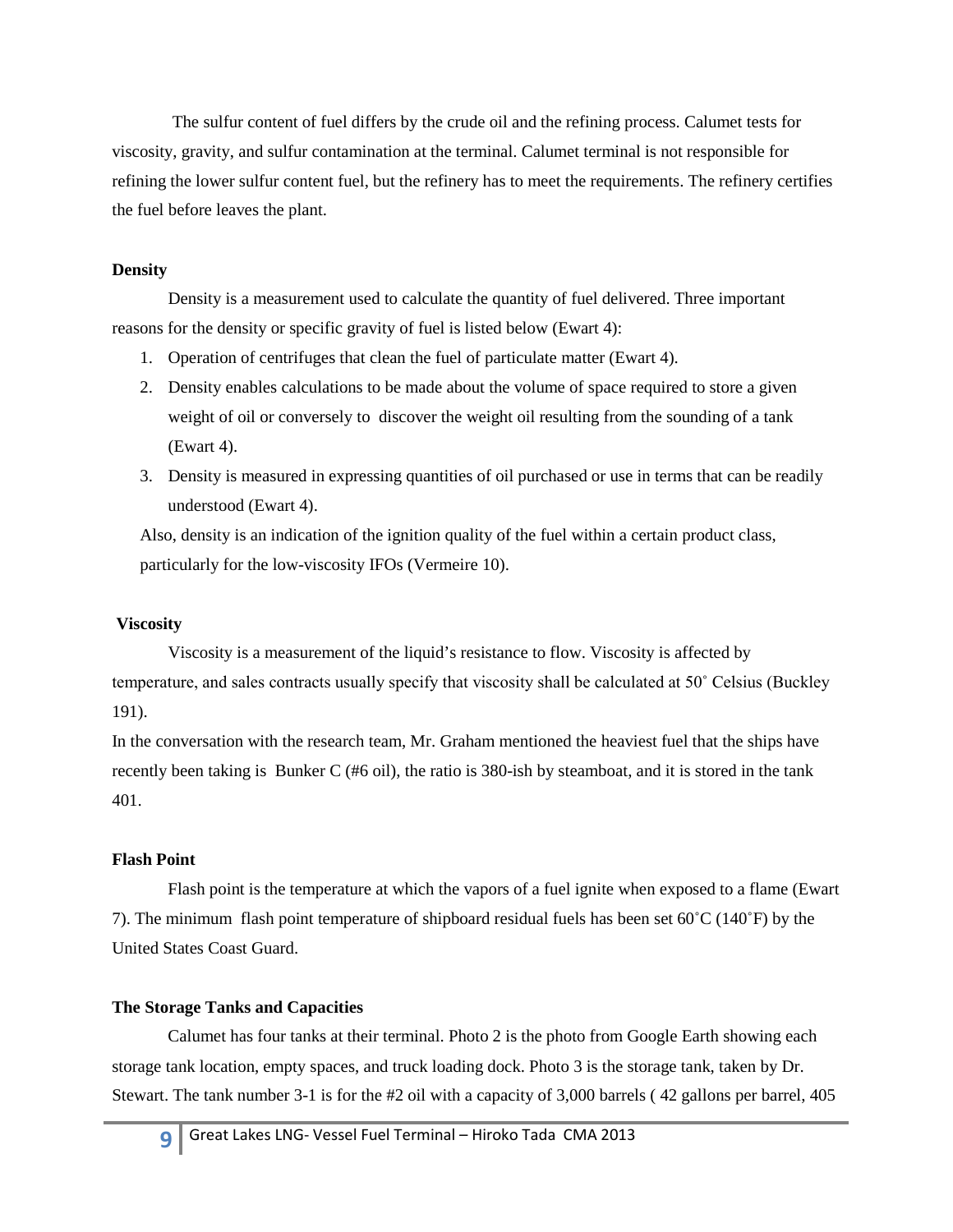tons) tank. They usually store 116,000 U.S. gallons (439,107.77 liters). The tank number 3-2 is for IFO 320 and has the same capacity as 3-1 tank. Next to tank 3-2, there is a small tank to store the Petroleum contaminated water (PCW). The other two tanks are number 401 and 402. Both of these store 4,000 barrels (540 tons) of Number 6 oil, which is also called Bunker C oil.

With the exception for the diesel PWC tanks, each tank has three lines. The suction line used to pump to the ship, the fill line used for filling the fuel into the tanks from the trucks, and the return line. The return line makes the fuel loop around the building which allows for uniform temperature inside of tanks in order to be able to load the fuel aboard the vessel.

#### **Photo2**: Calumet Superior, LLC., Duluth Marine Terminal Picture



- 3-1: Number 2 Oil
- 3-2: IFO 320
- PCW: Petroleum Contaminated Water
- 401: Blended IFO 320
- 402: Blended IFO 320

**Source:** Google Earth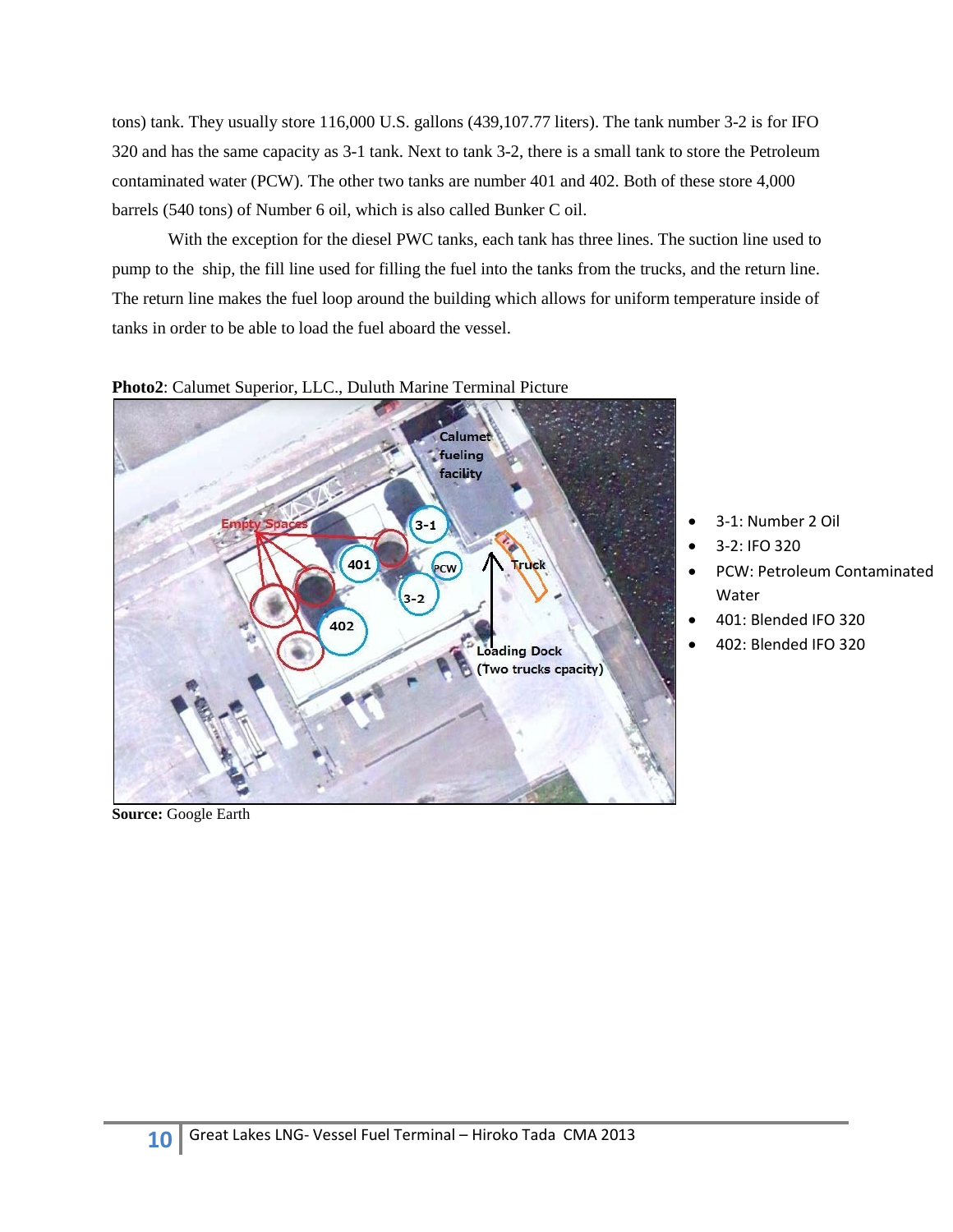**Photo 3**: Calumet Superior, LLC., Duluth Marine Terminal Storage Tanks



Source: Dr. Stewart, Richard. "P1210078". 2012. JPEG image

#### **Possibility for LNG Storage Tanks**

In the tank storage area, there are four empty spaces to build additional tanks. Calumet could build new storage tanks for LNG at their terminal using these empty areas. In the conversation with the research team, Mr. Graham indicated that the empty space between 3-1 and 401 are too close to build a new tank; however, the back three empty spaces are available.

It is easier for ships to fuel at Calumet than go to a newly built facility because Calumet has received approval by the U.S. Coast Guard (USCG) for bunkering operation. The main issue LNG storage tanks are the USCG has not issued the regulations regarding LNG with building. After the regulation is revealed, Calumet may not build new tanks using their empty space that was mentioned above. However, Mr. Graham indicated in discussion with the research team that Calumet leases their land through Duluth Seaway Port Authority. If Calumet needs more space to build new storage tanks for LNG and comply with the regulation, they could lease additional space from the Port Authority. Photo 4 shows additional possible empty spaces to build new facilities.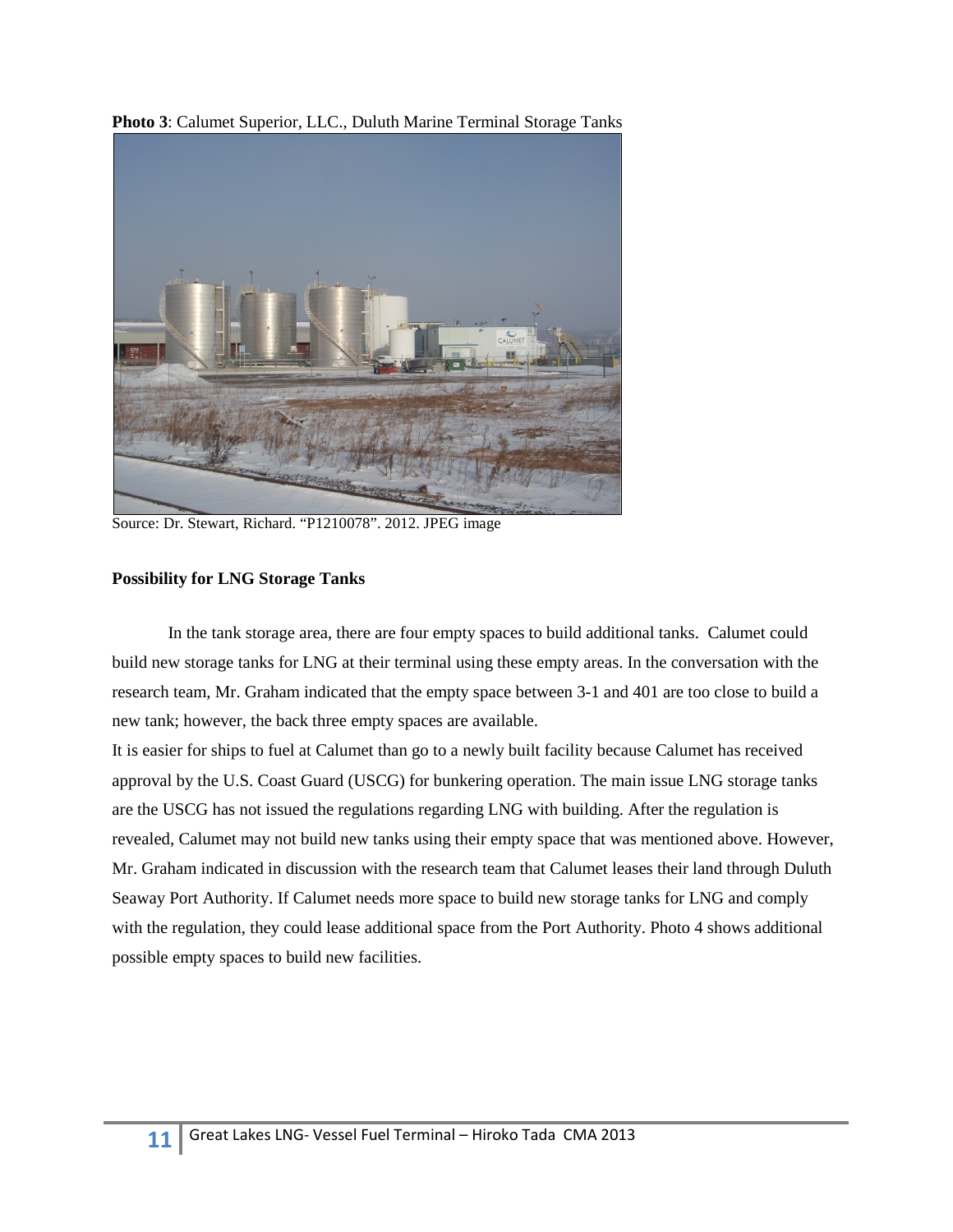

**Photo 4**: Additional Potential Storage Tank Location

**Source:** Google Earth

#### **The Competitor**

In the discussion with the research team, Mr. Graham mentioned that Calumet Superior, the LLC Marine terminal does not have competitors at the upper lake. At Two Harbors, Minnesota, there is a fuel terminal, but they are fueling Canadian flag ships. This terminal purchases fuel from the Calumet refinery because of the Calumet is the only refinery in the Wisconsin.

## **Discussion of Fuel Consumption**

Mr. Graham calculated the data below for the research team:

The first year the Calumet opened was in November of the 1998-1999 season. As of December 18, 2012, when we visited Calumet terminal, Mr. Graham did not have the data for the 2011-2012 season as the season was not yet complete. During the winter time when the ships stop operation, Calumet Terminal does maintenance on their facility.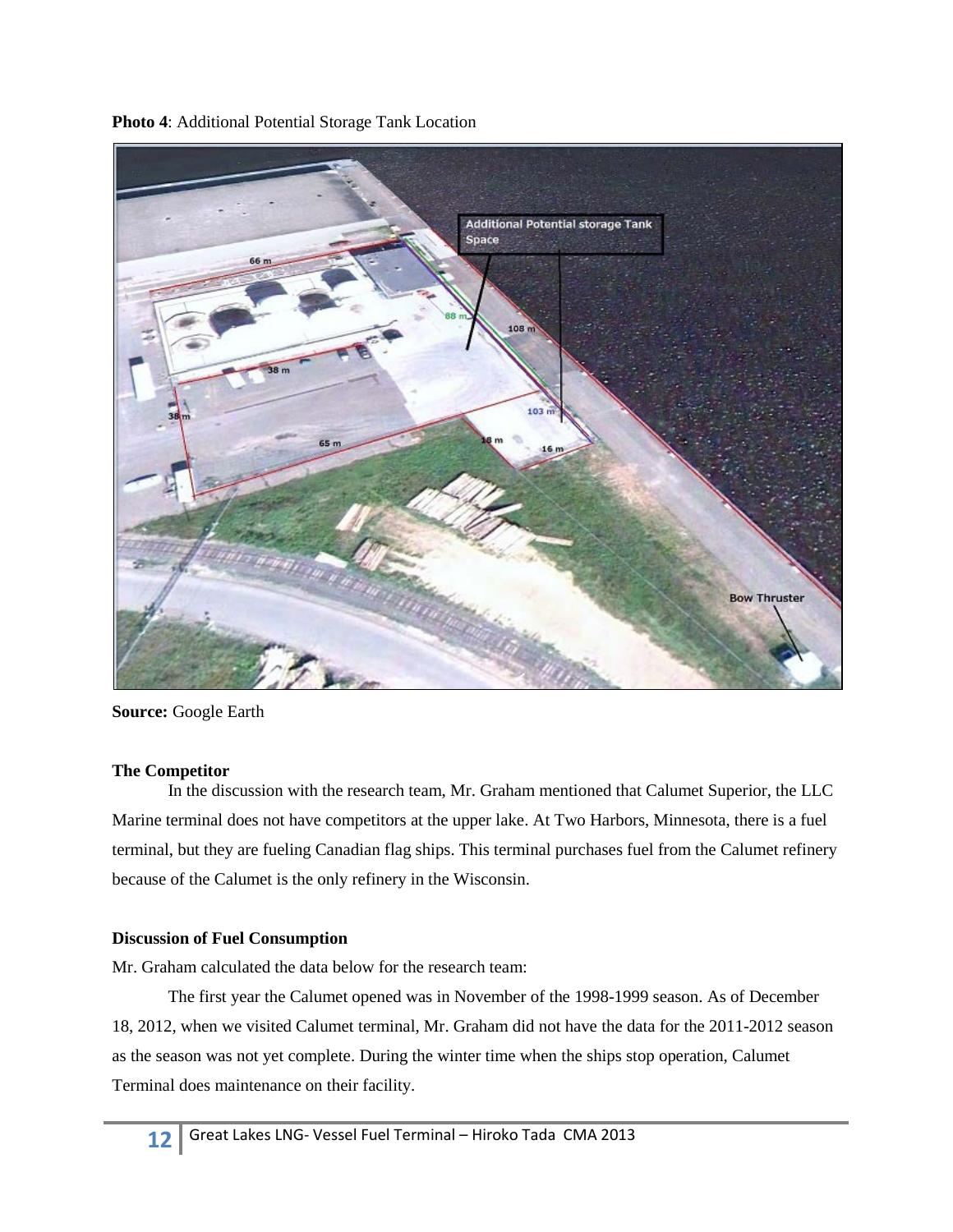The total sold fuel gallon in thirteen seasons is about 245 million U.S. gallons, and the average per year is 18.8 million U.S. gallons per year. Calumet sold approximately 40% #2 oil over the last three seasons combined. They also sold 60% #6 oil over the last three seasons combined not including the 2011-2012 season.

Three seasons' detailed information is below:

#### 2006 – 2007 Season

- Number 2 Oil: 10,270,881 U.S. gallons, which is 39.5% of the total fuel that Calumet sold
- Number 6 Oil: 15, 605, 330 U.S. gallons, which is 60.5% of the total fuel that Calumet sold
- Total: 25,876,211 U.S. gallons

#### 2007 – 2008 Season

- Number 2 Oil: 7.686,173 U.S. gallons, which is 32% of the total fuel that Calumet sold
- Number 6 Oil: 16,304,659 U.S. gallons, which is 68% of the total fuel that Calumet sold
- Total: 23,990,832 U.S. gallons

#### 2010 – 2011 Season

- Number 2 Oil: 8,817,750 U.S. gallons, which is 38.5% of the total fuel that Calumet sold
- Number 6 Oil: 14,086,623 U.S. gallons, which is 61.5% of the total fuel that Calumet sold
- Total: 22,904,373 U.S. gallons

#### **Conversion to LNG**

According to the U.S. Department of Energy, one gallon of #2 oil (Diesel) has 113% of the energy of one gallon of gasoline. Whereas, one gallon of LNG has 64% of the energy of one gallon of gasoline. LNG has less energy than diesel oil so that the ships burn LNG faster than diesel. This means when ships use LNG as a fuel, they have to fuel greater amounts of LNG than they fuel with currently.

To calculate how much LNG will be needed to replace the current fuel with LNG, we first need to convert each IFO's into British Thermal Units (BTU). BTU is the amount of the heat energy requires to raise the temperature of one pound (lbs) of water by one degree Fahrenheit (F˚). By using BTU we are able to compare different fuels into a common unit of measurement based on the energy content of each fuel.

As stated in the previous section, over a thirteen year period Calumet sells 7,520,000 U.S. gallons per average year for #2 oil (40% of average selling of 18.8 million per year), and 11,280,000 U.S gallons of #6 oil per average year ( 60% of average selling of 188 million per year).

According to the U.S. Department of Energy, #2 oil energy content (in LHV, lower heating value, which is close to the actual energy yield) is 128, 450 BTU per U.S. gallon, and LNG has 74,720 BTU per gallon. For #6 oil, Bartok mentions in his "Approximate Heating Value of Common Fuels", it has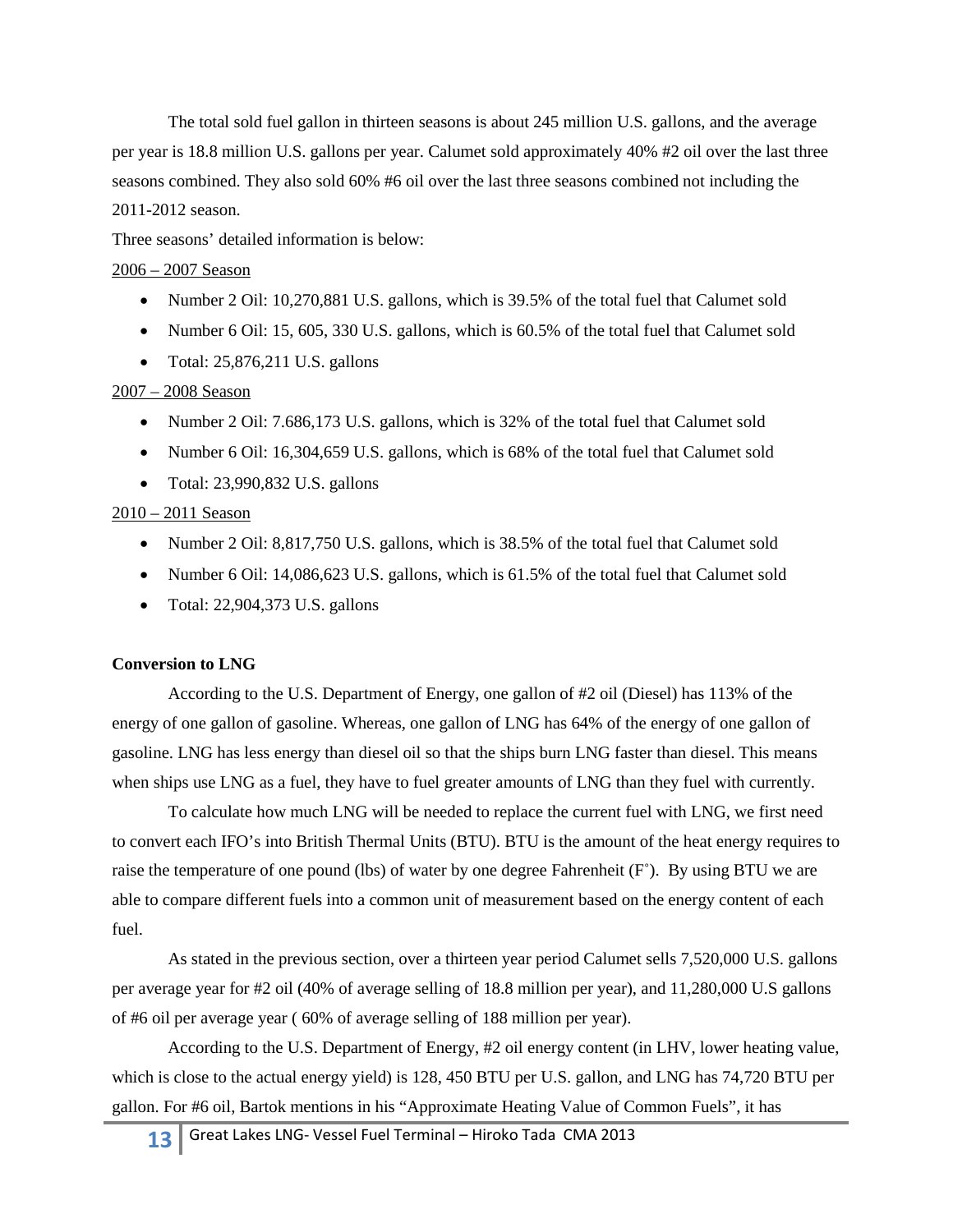153,200 BTU per U.S. gallon. Therefore, the 7,520,000 U. S. gallons of #2 oil are equivalent to approximately 955 Billion BTU. Also, 11,280,000 U.S. gallons of #6 oil have approximately 1,728 Trillion BTU. Therefore, if vessels use LNG as a fuel, Calumet will need to supply approximately 30.7 million gallons of LNG per average year  $(1 \text{ gallon of LNG} = 87,600 \text{ BTU in LHV}).$ 

# **Conclusion**

In this report, we discussed the potential of shifting suitable Great Lakes carriers to using Natural Gas, specifically Liquified Natural Gas (LNG) as a fuel to meet the requirement of the North American Emission Control Area.

Visiting Calumet Superior, LLC., Duluth Marine Terminal (Calumet), the team observed that there are potential spaces to build LNG storage tanks in their existing fuel storage tank area. Moreover, Calumet could negotiate with their landowner, Duluth Seaway Port Authority, to expand their site if needed.

The advantages of building LNG storage tanks for fuel bunkering are (1) Calumet has already been approved by the USCG for bunkering operation, (2) Calumet is the largest U.S.fuel supplier in the head of the Lakes area, and (3) Calumet has empty areas to build new LNG storage tanks.

In addition, the development of LNG terminals in the Duluth / Superior region shows that there are synergies between the build-up of an LNG terminal infrastructure and industrial use. Map 2 shows Twin Port LNG terminal marketing region. There are multiple potential markets for LNG. Within 250 miles, this region has a market of 4.3 million people. The transportation hub includes four class one railroads, largest dry bulk port in U.S., trucking, and mining, transit and agriculture as well as shipping.



# **Map 2: Twin Ports LNG Terminal Marketing Region**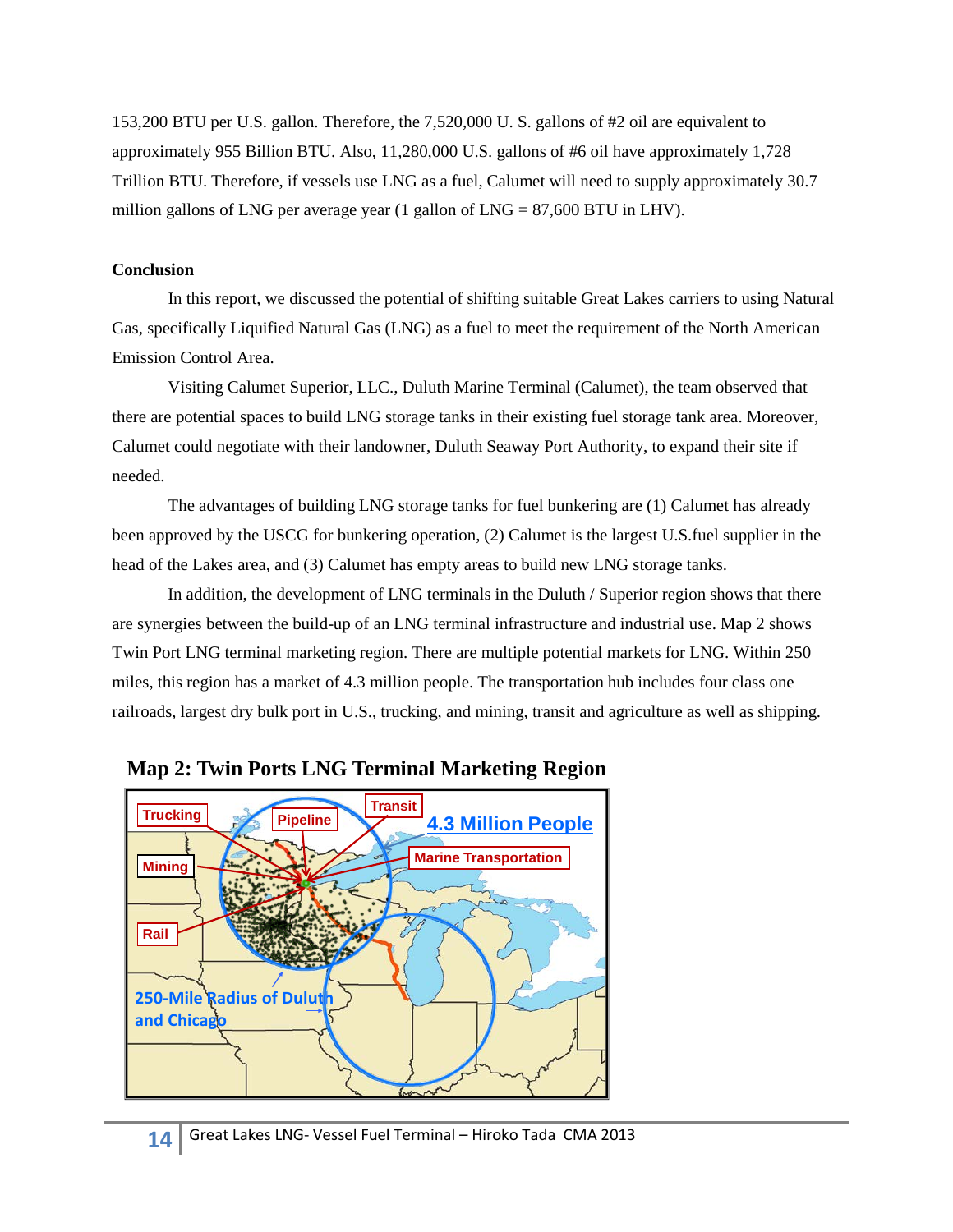## **Work Cited**

- "Alternative Fuel Data Center Fuel Properties Comparison" U.S. Department of Energy. 15 Nov 2012. PDF. 27 Jan 2013.
- *Aviation Fuel Handling Handbook*. Office of Aircraft Services. Idaho. U.S. Department Of The Interior. 3 Jan 1994. Print.
- Bartok, John W. Jr. "Approximate Heating Value of Common Fuel". University of Connecticut. Dec 2004. PDF. 26 Jan 2013.
- Blikom, Lars Petter. "Status and Way Forward for LNG as a Maritime Fuel." *Australian Journal of Maritime and Ocean Affairs* 4.3 (2012): 99-102. *ABI/INFORM Complete.* Web. 5 Jan. 2013.
- Buckley J. James. *The Business of Shipping*. 8<sup>th</sup> ed. Need city of publication Schiffer Publisher.2008. Print
- Co-financed by the European Union. "North European LNG Infrastructure Project: A feasibility study for an LNG filling station infrastructure and test of recommendations". Copenhagen: The Danish Maritime Authority. March 2012. 8 Jan 2013. PDF.
- DNV Managing Risk. DNV. 2012. 3 Jan 2013. [http://www.dnv.com/industry/maritime/servicessolutions/fueltesting/fuelqualitytesting/iso8217fu](http://www.dnv.com/industry/maritime/servicessolutions/fueltesting/fuelqualitytesting/iso8217fuelstandard.asp) [elstandard.asp](http://www.dnv.com/industry/maritime/servicessolutions/fueltesting/fuelqualitytesting/iso8217fuelstandard.asp)
- Ewart W. D. *Bunkers: A Guide for the Ship Operator*. United Kingdom: Fairplay, 1982. Print.
- Harbor House Publishers. Greenwood's *Guide to Great Lakes Shipping 2009*. Michigan: Harbor House, 2009. Print.
- "North American emission control area comes into effect on 1 August 2012".International Maritime Organization. Briefing 28. 31 July 2012. Web. 9 Nov 2012.
- Stewart Richard D. "Natural Gas: A Transportation Fuel for the Future?" File last modified: 26 Oct 2012. *Microsoft PowerPoint* file.
- The Interlake Steamship Company: On the Great Lakes since 1913. The Interlake Steamship Company. Accessed December 29, 2012. < [http://www.interlake-steamship.com/>](http://www.interlake-steamship.com/)
- The St. Lawrence Seaway Management Corporation."The Welland Canal Section Of The St. Lawrence Seaway". *The St. Lawrence Seaway Management Corporation*. March 2003:7,11. PDF File.
- United States Environmental Protection Agency. "Proposal to Designate an Emission Control Area for Nitrogen Oxides, Sulfur Oxides and Particulate Matter: Technical Support Document". EPA. April 2009. PDF.
- Vermeire, B. Monique. "Everything You Need to Know About Marine Fuels". Chevron Global Marine Product. July 2007. PDF.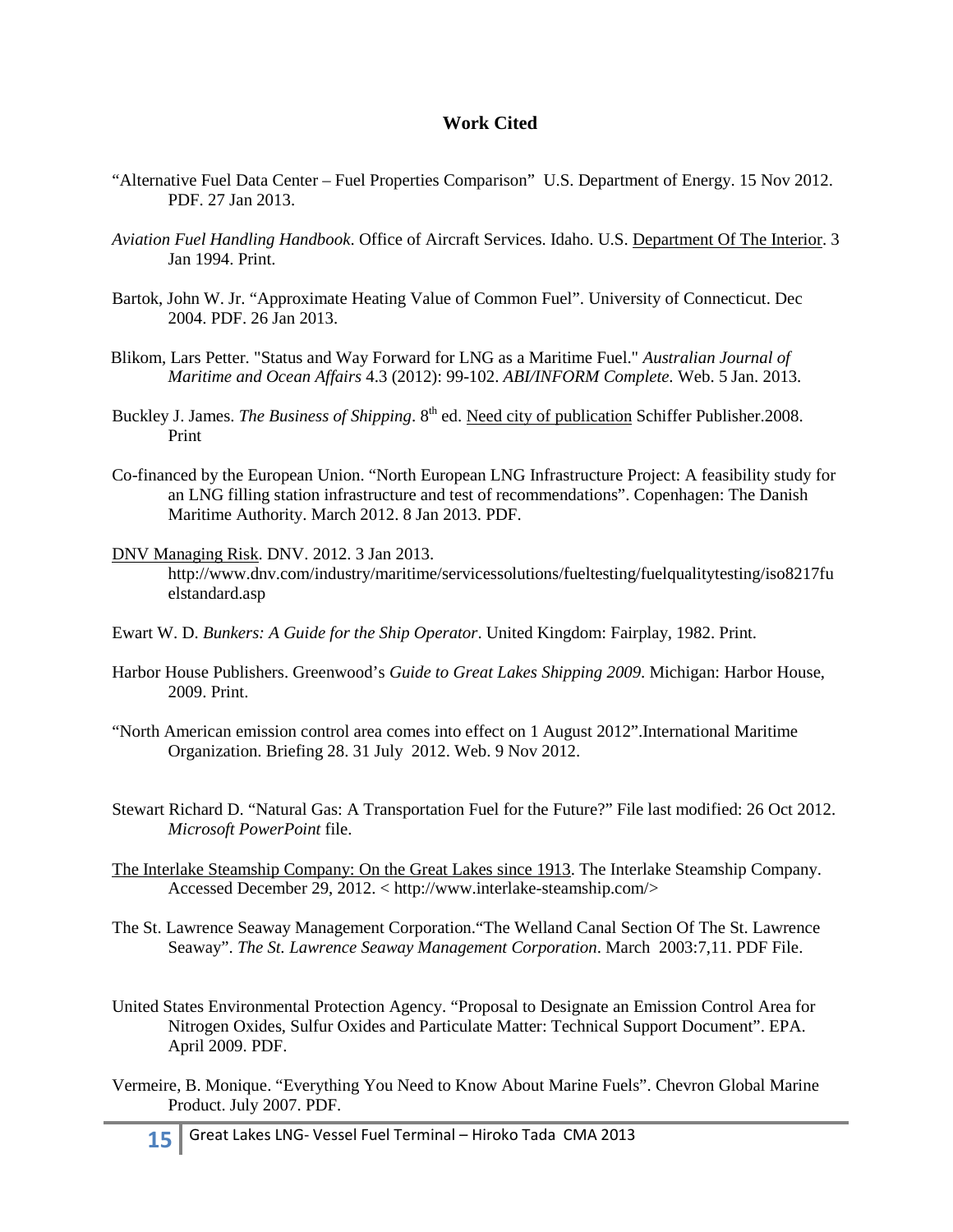# **Appendix I**

# **Survey Instrument**

| Foreign Flag<br>Government Vessels<br><b>Canadian Flag</b><br><b>Operations</b><br>Annually<br>Number of<br>Transfer<br>Annual #2<br>(Gallon)<br>/Bunker A<br>/Bunker C Bio Diesel Gasoline<br>(uolle <sub>D</sub> )<br>Annual #6<br>Annual<br>(uolle <sub>D</sub> )<br>(Gallon) (Gallon)<br>Annual<br>IFO-180<br>Annual<br>(Gallon) (Gallon)<br>HFO/380<br>Annual<br><b>NDO</b><br>Annual | <b>Fuel Delivered to Other Ports</b> | Two Harbor, MN                       | Silvey Bay, MN | Ashland, WI | * other: Please mention what type of fuel in gallons (Assume API 60 degrees Fahrenheit). | Note: I your measurements are in liters we will convert | Revision 12/3/12 |
|--------------------------------------------------------------------------------------------------------------------------------------------------------------------------------------------------------------------------------------------------------------------------------------------------------------------------------------------------------------------------------------------|--------------------------------------|--------------------------------------|----------------|-------------|------------------------------------------------------------------------------------------|---------------------------------------------------------|------------------|
| Measurement in US Gallons<br><b>MGO</b><br>Annual                                                                                                                                                                                                                                                                                                                                          |                                      |                                      |                |             |                                                                                          |                                                         |                  |
| (uolleg)<br>Specify<br>Please<br><b>Other:</b><br>(Gallon)                                                                                                                                                                                                                                                                                                                                 |                                      |                                      |                |             |                                                                                          |                                                         |                  |
| Maximum Amount in a Single<br>Transfer                                                                                                                                                                                                                                                                                                                                                     |                                      | <b>Fuel Delivered to Other Ports</b> |                |             |                                                                                          |                                                         |                  |